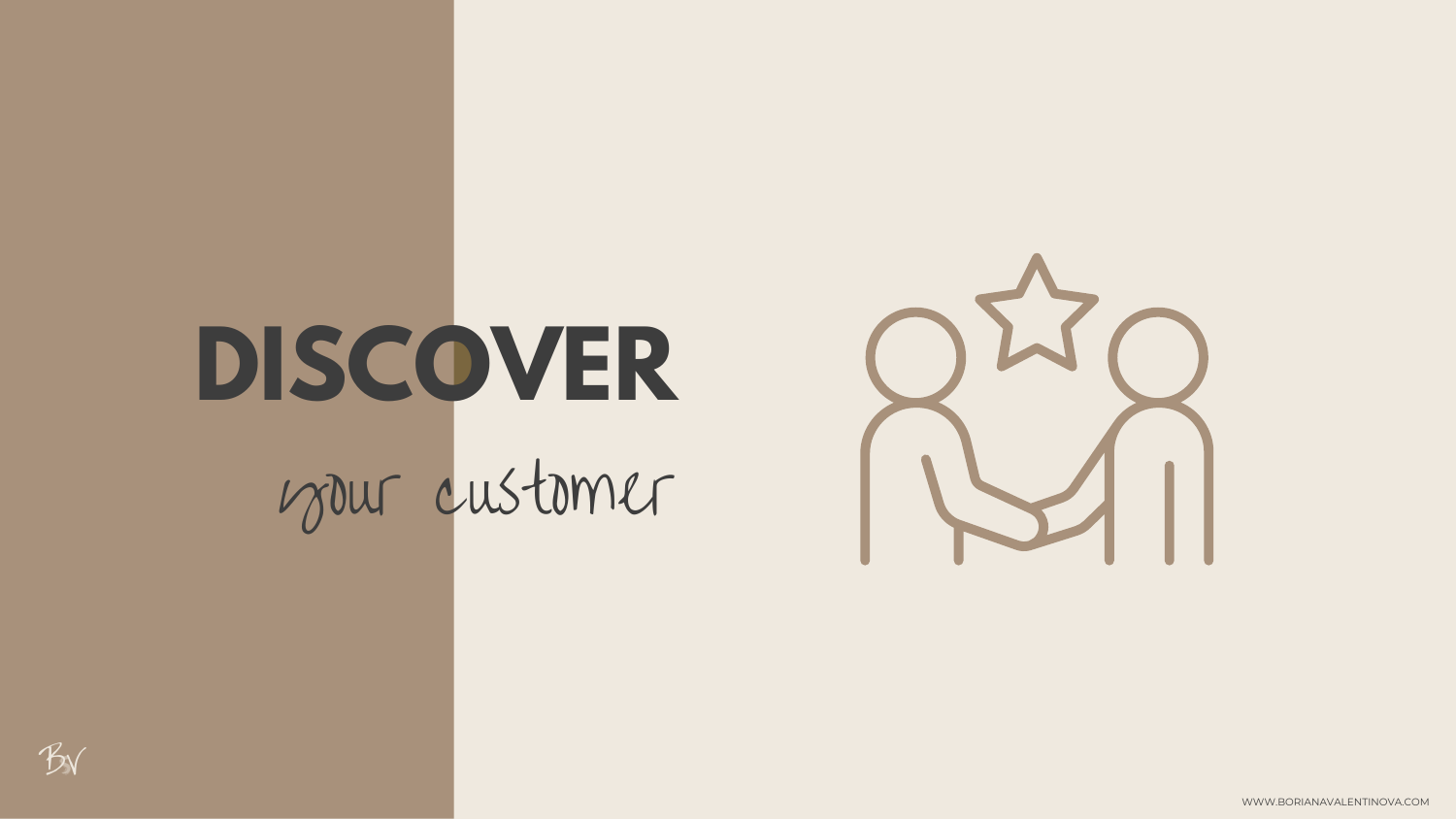| What's the biggest problem your customer or potential<br>customer is facing right now in the field that you can<br>help? |  | How is this prok |
|--------------------------------------------------------------------------------------------------------------------------|--|------------------|
|                                                                                                                          |  |                  |
|                                                                                                                          |  | Financially      |
|                                                                                                                          |  |                  |
|                                                                                                                          |  |                  |
|                                                                                                                          |  |                  |
|                                                                                                                          |  | Emotionally      |
|                                                                                                                          |  |                  |
|                                                                                                                          |  |                  |
|                                                                                                                          |  |                  |
|                                                                                                                          |  | Timewise         |
|                                                                                                                          |  |                  |
|                                                                                                                          |  |                  |
|                                                                                                                          |  |                  |

## **Deep dive**

| How is this problem affecting them |  |  |
|------------------------------------|--|--|
|                                    |  |  |
|                                    |  |  |
| Financially                        |  |  |
|                                    |  |  |
|                                    |  |  |
|                                    |  |  |
| Emotionally                        |  |  |
|                                    |  |  |
|                                    |  |  |
|                                    |  |  |
| Timewise                           |  |  |
|                                    |  |  |
|                                    |  |  |



Type your thoughts in the provided spaces, or print the file and work manually. Whichever way you feel more comfortable. **-1 of 3-**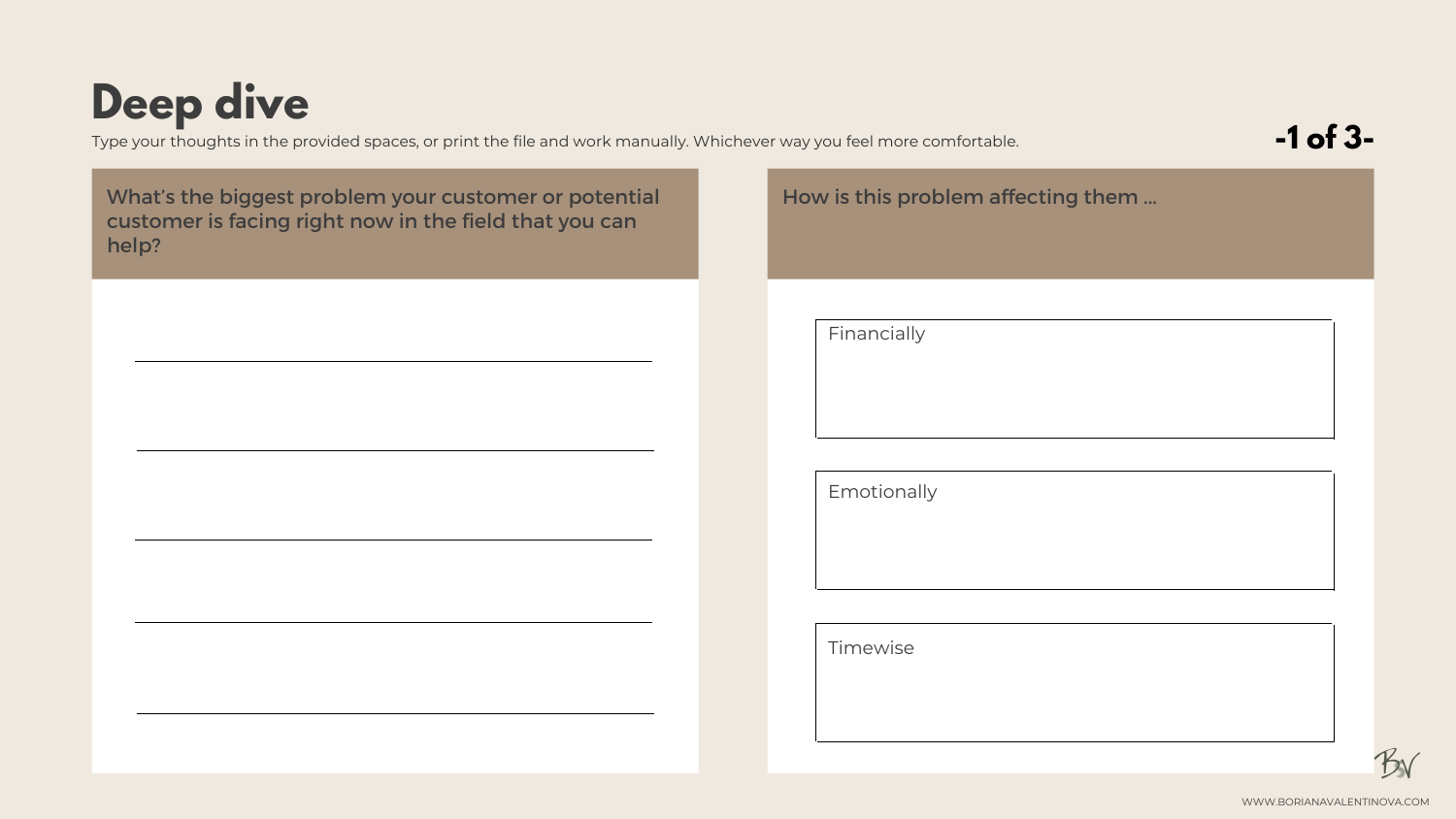| What frustrates them daily, like tasks they hate to do,<br>annoying clients, employees, circumstances? | What do they desire more than anything related to what<br>you can help them achieve? |
|--------------------------------------------------------------------------------------------------------|--------------------------------------------------------------------------------------|
|                                                                                                        |                                                                                      |
|                                                                                                        |                                                                                      |
|                                                                                                        |                                                                                      |
|                                                                                                        |                                                                                      |
|                                                                                                        |                                                                                      |







Type your thoughts in the provided spaces, or print the file and work manually. Whichever way you feel more comfortable. **-2 of 3-**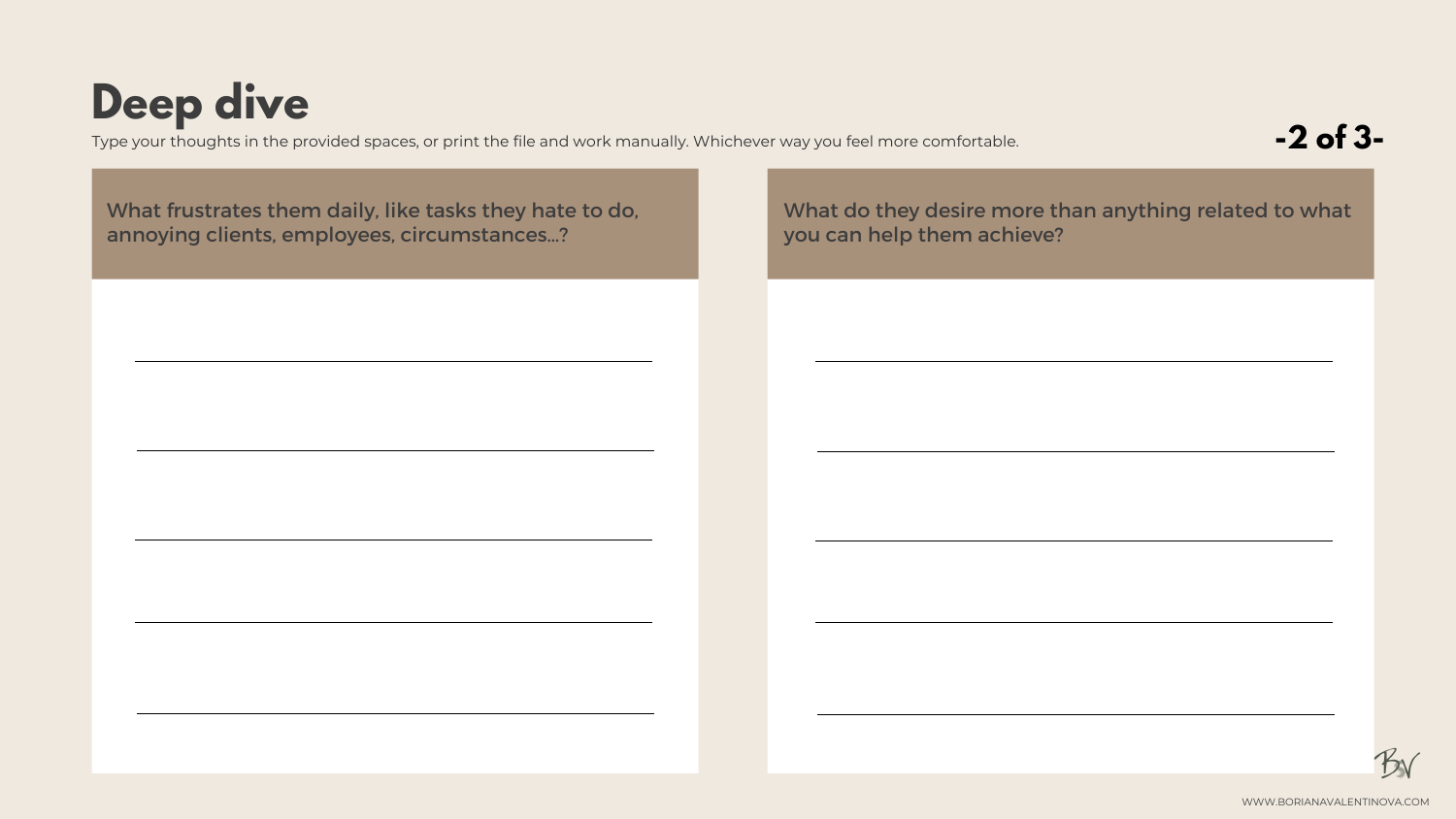### **Deep dive**

| What have they tried already to fix their problem, and<br>why didn't it work? |  | What do they complain to their family & friends about?<br>(e.g., don't know what to do, the market is noisy, not<br>enough money, time, circumstances aren't fair? |
|-------------------------------------------------------------------------------|--|--------------------------------------------------------------------------------------------------------------------------------------------------------------------|
| What?                                                                         |  |                                                                                                                                                                    |
| Why?                                                                          |  |                                                                                                                                                                    |
| What?                                                                         |  |                                                                                                                                                                    |
| Why?                                                                          |  |                                                                                                                                                                    |
|                                                                               |  |                                                                                                                                                                    |





Type your thoughts in the provided spaces, or print the file and work manually. Whichever way you feel more comfortable. **-3 of 3-**